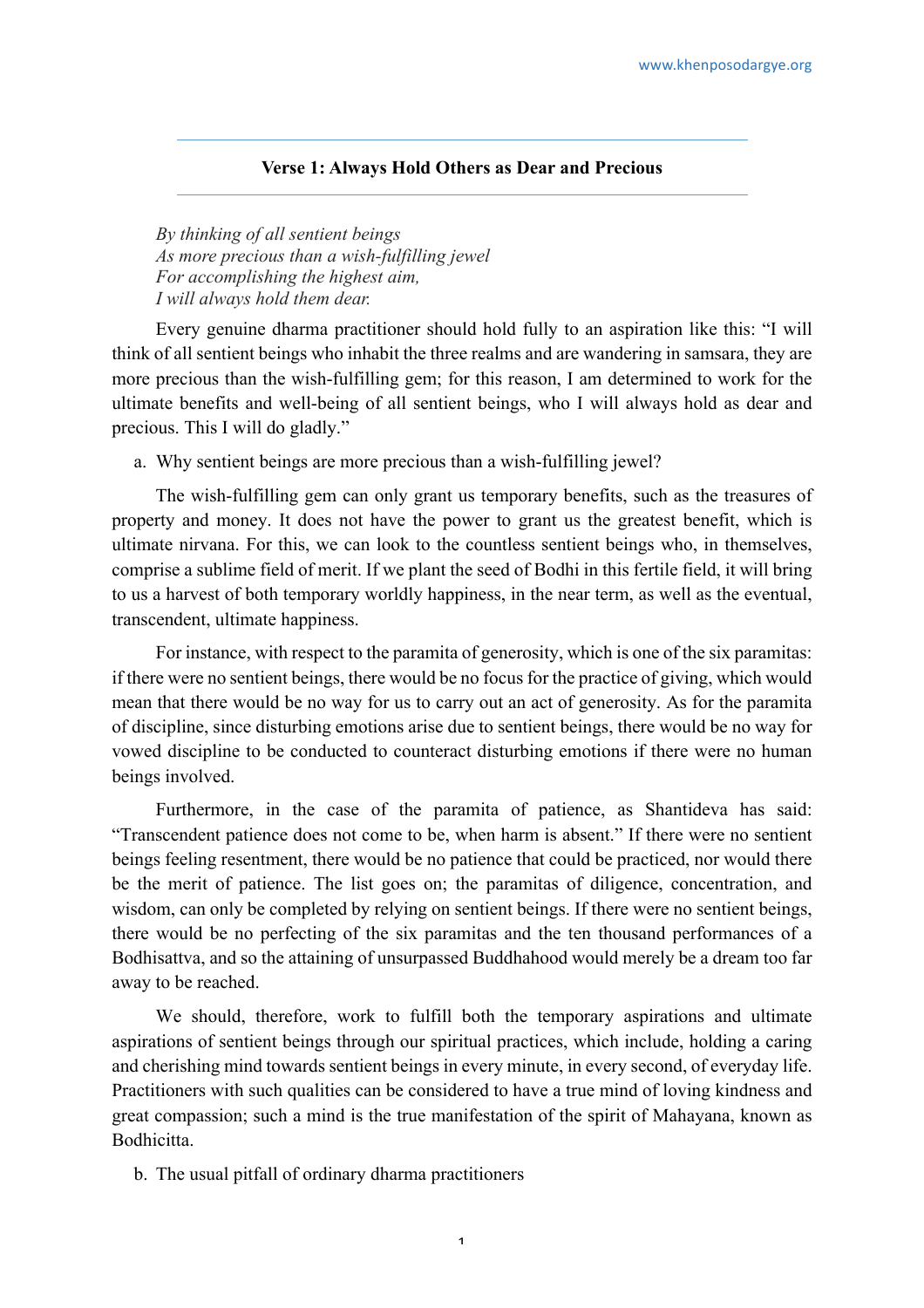The great Kadampa masters of the past, like Geshe Langri Tangpa, all had a noble morality and a virtuous personality. These are things that the Mahayana practitioners of today should endeavor to learn. Otherwise, the aspiration to become a Bodhisattva, or a Buddha, will only remain as empty words. It is a great pity that in today's society, most people, regardless of whether they are Buddhists or not, lack a noble personality, not to mention to have a Mahayana Bodhicitta mind!

Even among dedicated Buddhist practitioners, there are those who have shown extremely incorrect attitudes towards sentient beings. While, on the one hand, they may often treat sentient beings with anger and aversion, or may even act as if sentient beings were their enemies; at the same time, on the other hand, they may harbor in their mind, reverence and respect for the Buddhas and Bodhisattvas. Shantideva, in his *The Way of the Bodhisattva*, questioned this behavior by asking, "What kind of practice is it, then, that honors only Buddhas, but not sentient beings?" Instructions like– "You should only respect Buddhas and Bodhisattvas, but not sentient beings"– can never be found in any of the Buddhist teachings. Shantideva criticized this incorrect behavior by asking this question.

If one is unable to manage such a great deed as fulfilling the aspirations of sentient beings, and always holding them to be dear and precious, even though he may seek the Dharma everywhere, his practice will definitely not be rewarded with success. There is a story that illustrates this in the sutra:

Once upon a time, there were a father and a son who were in possession of a wishfulfilling gem. One day, while they were on a journey, the father became tired and wanted to take a short nap. Before laying down, he said to his son: "Take good care of the wish-granting gem, and during my nap, be sure not to give it to anyone." Soon after, the father closed his eyes and fell asleep. A short while later, a band of thieves came walking up the road. Seeing the child sitting there holding the wish-fulfilling gem, they demanded that he give it to them. The child replied: "I cannot give it to you because just before my father fell asleep, he told me not to give the wish-fulfilling gem to anyone." One of the thieves reached into his pocket and pulled out a bag of candy and held one of the sweet morsels out to the boy. "The shiny stone that you are holding is useless to you, but these candies are sweet and you can eat as many as you like right now. Come on, let's make a trade." The child looked longingly at the bag of candy in the thieves' hand and after only a moment of hesitation, handed over the wishfulfilling gem in exchange for the bag of candy. When the father woke up, and heard that the son had traded the wish-fulfilling gem of all the magical properties for a simple bag of candy, he was very upset and disappointed.

Dharma practice is the same: once you have abandoned its essential principal, even if you receive some minor sense of happiness, you will never realize its greatest benefits. For example, if you judge one sentient being as inferior and another as unattractive, if you feel anger or resentment towards them, then you have abandoned the Bodhicitta mind and your socalled spiritual practice will bring very little, if any, true merit.

When we read the biographies of great spiritual masters in India, the Tibetan region, or the Han region, either in the past or in the present, we find that their minds and behavior, without exception, explicitly display the kind of great compassion that cherishes all sentient